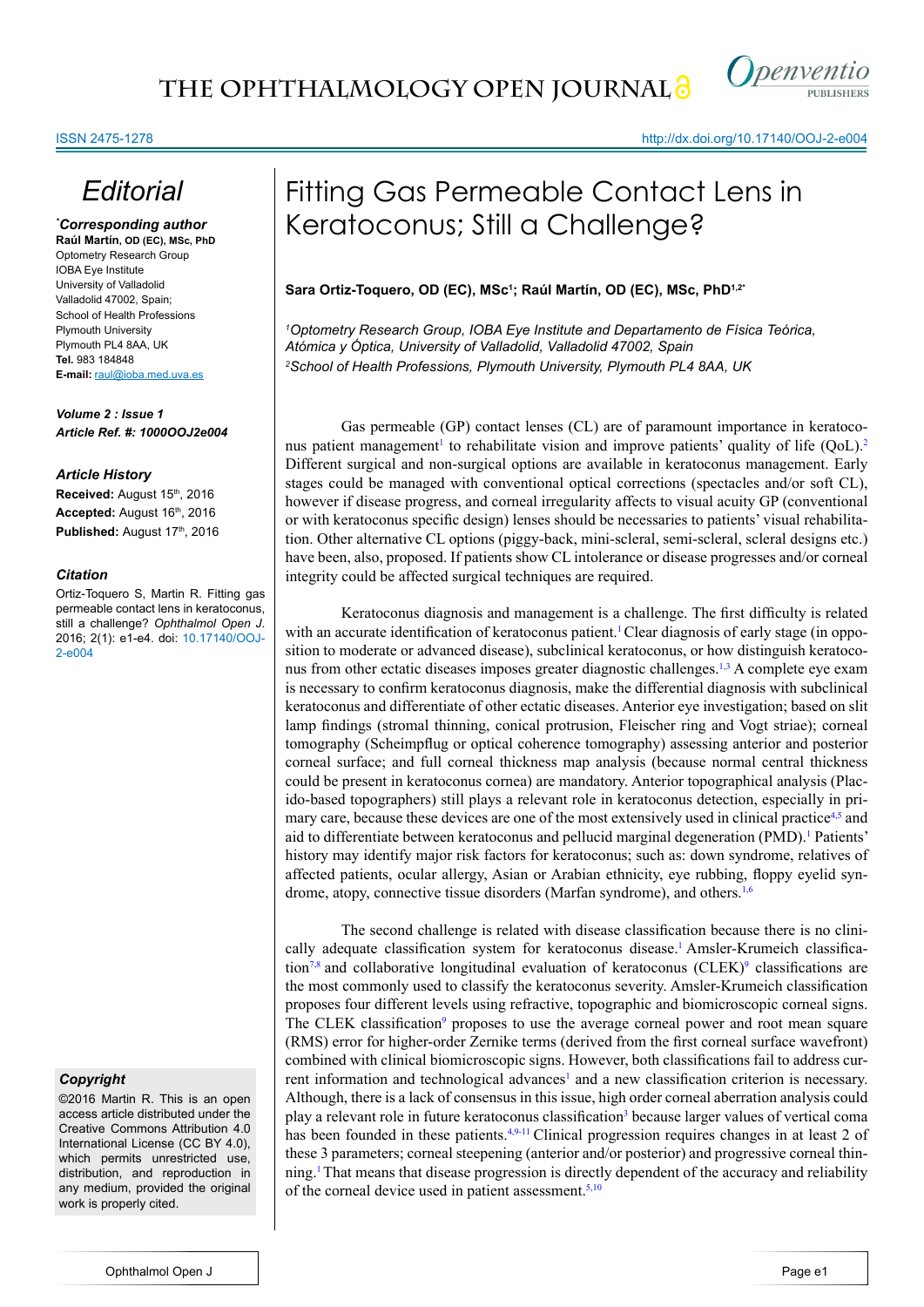## **THE OPHTHALMOLOGY OPEN JOURNAL**



After diagnosis and gradation of the keratoconus disease, management and treatment could be the third challenge. Two major approaches; surgical and non-surgical management have been proposed, with the objective of halt progression of the disease and patients' visual rehabilitation. Non-surgical approach may be the first action in patient management (less invasive therapeutic strategies), highlighting GP CL fitting to improve patients' vision, although GP CL wear do not halt the progression of the disease.<sup>[12](#page-2-5)</sup> Patient education avoiding eye rubbing is, also, necessary.<sup>[1,](#page-1-0)[6](#page-2-0)</sup>

Different surgical options are currently available without clear consensus regarding what could be the best surgical approach for keratoconus. Corneal cross-linking (CXL) has been proposed in patients younger than 40 years to halt disease progression with limited evidence provided by properly conducted randomized controlled trial (RCT)<sup>13</sup> and requires a well-documented clinical progression or risk of progression patient. It is, also, unclear it uses in subclinical keratoconus patients.<sup>[1](#page-1-0)</sup> Light improvement of visual acuity (1 to 2 Snellen lines) could be expected after CXL.[14](#page-2-7) Descemetic deep anterior lamellar (dDALK), in patients without Descemet membrane compromise, or penetrating keratoplasty (PK) are the "techniques of choice" when a corneal transplant was needed (in advance disease stages; severe corneal thinning; or in non-CL tolerant patients). These techniques achieved best-corrected visual acuity of 20/40 or better in 3 of 4 patients,<sup>[15](#page-2-8)</sup> with insufficient evidence to determine which technique offer better overall outcomes.<sup>[16](#page-2-9)</sup> Intracorneal ring segment (ICRS) increases corneal stability decreasing the astigmatism asymmetry helping in normalization of the corneal contour with slight improvement of patients' visual acuity,<sup>12,17</sup> without clear consensus about its indication.

Notwithstanding, if patient is satisfied with their vision (with spectacles or CL) no surgical treatment is indicated (except CXL), so visual rehabilitation of keratoconus patient is of paramount importance.[1](#page-1-0) Although GP CL raises keratoconus patients' visual acuity (VA) near to  $20/20$ ,<sup>[18](#page-2-11)</sup> achieve the correct lens parameters is a challenge to practitioners and patients<sup>19</sup> requiring several diagnostic lenses to achieve a final acceptable GP lens fit, which prolongs practitioner and patient chair time. To improve CL fitting procedure, different CL design and strategies have been proposed. For example, the use of CL fitting software linked with different corneal topographers could help in GP lens fitting<sup>[20,21](#page-2-13)</sup> but, a lack in clinical studies that analyze the real impact of these software in clinical practice exists. Some of these software propose GP lens with systematic bias that could be improve with new equations[.22](#page-2-14)

Recently, a new clinically validated open access web-calculator ([www.calculens.com](http://www.calculens.com)) has been developed with the aim to aid CL practitioners to calculate CL parameters of the GP lens to be fitted in keratoconus patients (European Academy of Optic and Optometry 2016 Meeting). This new tool will allow that keratoconus patients receive the most adequate lens and help CL practitioners to provide a sound fitting process, decreasing the number of diagnostic lenses, trials, and chair time to those achieved in standard GP CL fitting.<sup>23</sup> Therefore with this new tool, keratoconus management with GP CL will be not a challenge any more; and both, patients and practitioners, will be benefited.

In conclusion, Keratoconus is a multifactorial disease with genetic, biochemical, biomechanical, and environmental pathophysiology<sup>1</sup>; that requires a multiprofessional approach for early detection, correct diagnosis, follow-up, monitoring and adequate patient management that involve; primary eye care practitioners, optometrists, CL practitioners and ophthalmologists with the last aim to provide better care and improve patients' quality of life.

## **CONFLICTS OF INTEREST**

The authors declare that they have no conflicts of interest.

### **REFERENCES**

<span id="page-1-0"></span>1. Gomes JA, Tan D, Rapuano CJ, et al. Global consensus on keratoconus and ectatic diseases. *Cornea*. 2015; 34: 359-369. doi: [10.1097/ICO.0000000000000408](http://www.ncbi.nlm.nih.gov/pubmed/25738235)

<span id="page-1-1"></span>2. Ortiz-Toquero S, Perez S, De Juan V, Rodriguez G, Agustin Mayo-Iscar A, Martin R. The influence of the refractive correction on the vision-related quality of life in keratoconus patients. *Qual Life Res*. 2015; 25(4): 1043-1051. doi: [10.1007/s11136-015-1117-1](http://www.ncbi.nlm.nih.gov/pubmed/26334843)

<span id="page-1-3"></span>3. Sideroudi H, Labiris G, Georgatzoglou K, Ditzel F, Siganos C, Kozobolis V. Fourier analysis of videokeratography data: Clinical usefulness in grade I and subclinical keratoconus. *J Cataract Refract Surg.* 2016; 42: 731-737. doi: [10.1016/j.jcrs.2016.01.049](http://www.ncbi.nlm.nih.gov/pubmed/27255250)

<span id="page-1-2"></span>4. Piñero DP, Nieto JC, Lopez-Miguel A. Characterization of corneal structure in keratoconus. *J Cataract Refract Surg*. 2012; 38: 2167-2183. doi: [10.1016/j.jcrs.2012.10.022](http://www.ncbi.nlm.nih.gov/pubmed/23195256)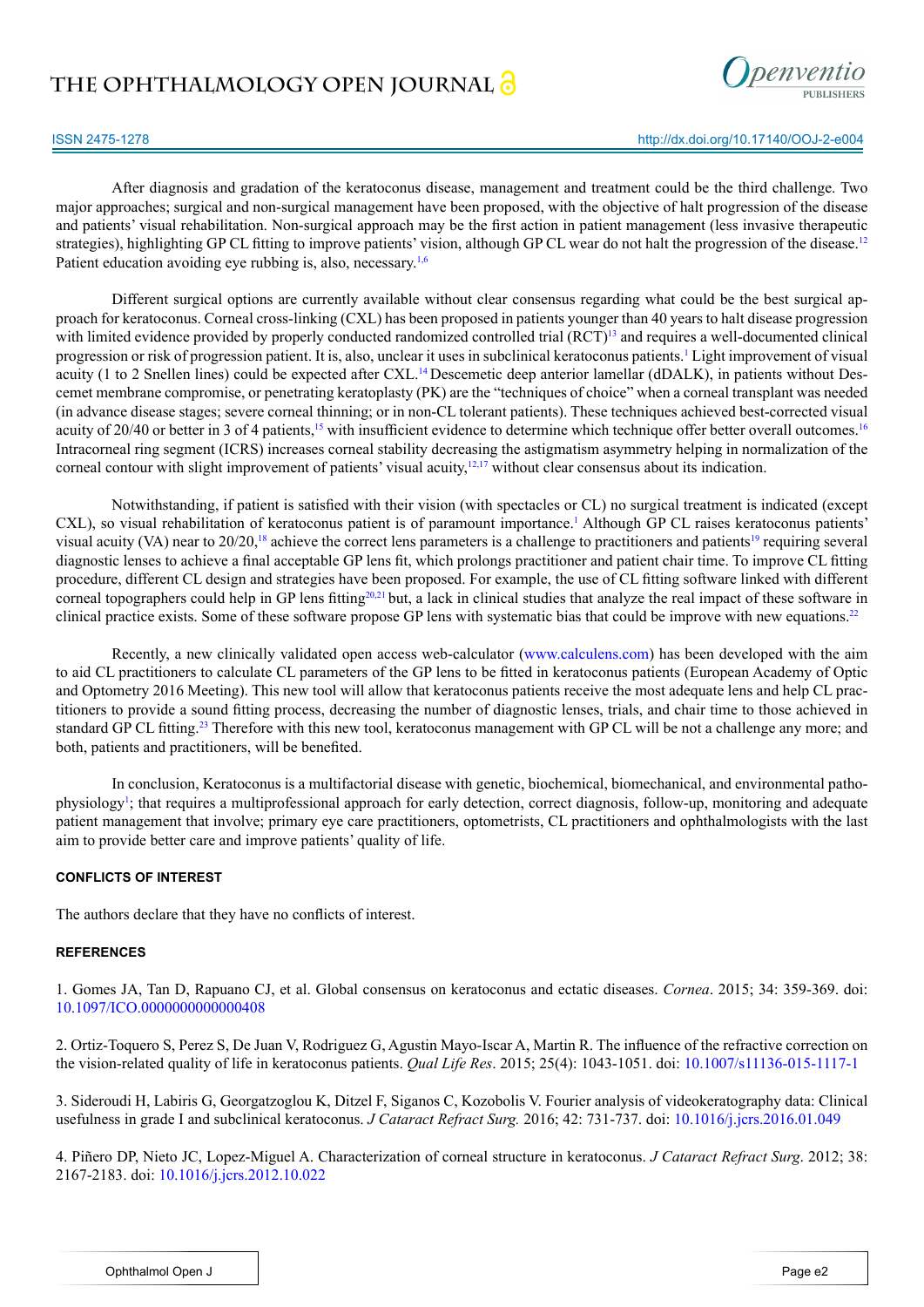## **THE OPHTHALMOLOGY OPEN JOURNAL**



<span id="page-2-3"></span>5. Ortiz-Toquero S, Rodriguez G, de Juan V, Martin R. Repeatability of placido-based corneal topography in keratoconus. *Optom Vis Sci.* 2014; 91(12): 1467-1473. doi: [10.1097/OPX.0000000000000421](http://www.ncbi.nlm.nih.gov/pubmed/25343684)

<span id="page-2-0"></span>6. Gordon-Shaag A, Millodot M, Shneor E, Liu Y. The genetic and environmental factors for keratoconus. *Biomed Res Int.* 2015; 2015: 795738. doi: [10.1155/2015/795738](http://www.ncbi.nlm.nih.gov/pubmed/26075261)

<span id="page-2-1"></span>7. Amsler M. Kératocõne classique et kératocône fruste; arguments unitaires [In French]. *Ophthalmologica*. 1946; 111: 96-101.

8. Krumeich JH, Daniel J, Knülle A. Live-epikeratophakia for keratoconus. *J Cataract Refract Surg.* 1998; 24: 456-463. doi: [10.1016/S0886-3350\(98\)80284-8](http://www.jcrsjournal.org/article/S0886-3350%2898%2980284-8/abstract)

<span id="page-2-2"></span>9. McMahon TT, Szczotka-Flynn L, Barr JT, et al. A new method for grading the severity of keratoconus: The Keratoconus Severity Score (KSS). *Cornea.* 2006; 25(7): 794-800. Web site. [https://vrcc.wustl.edu/clekarchive/pdf/31%20McMahon%20-%20A%20](https://vrcc.wustl.edu/clekarchive/pdf/31%20McMahon%20-%20A%20New%20Method.pdf) [New%20Method.pdf](https://vrcc.wustl.edu/clekarchive/pdf/31%20McMahon%20-%20A%20New%20Method.pdf). Accessed August 14, 2016

<span id="page-2-4"></span>10. Ortiz-Toquero S, Rodriguez G, de Juan V, Martin R. Repeatability of wavefront aberration measurements with a placido-based topographer in normal and keratoconic eyes. *J Refract Surg.* 2016; 32: 338-344. doi: [10.3928/1081597X-20160121-04](http://www.ncbi.nlm.nih.gov/pubmed/27163620)

11. Alió JL, Shabayek MH. Corneal higher order aberrations: A method to grade keratoconus. *J Refract Surg.* 2006; 22: 539-545. doi: [10.3928/1081-597X-20060601-05](http://www.healio.com/ophthalmology/journals/jrs/2006-6-22-6/%257B186453c6-708f-4b94-8582-4f850d39e6f2%257D/corneal-higher-order-aberrations-a-method-to-grade-keratoconus)

<span id="page-2-5"></span>12. Mandathara PS, Stapleton FJ, Willcox MD. Outcome of keratoconus management: Review of the past 20 years' contemporary treatment modalities. *Eye Contact Lens*. 2016; 11. doi: [10.1097/ICL.0000000000000270](https://research.unsw.edu.au/people/professor-fiona-jane-stapleton/publications)

<span id="page-2-6"></span>13. Sykakis E, Karim R, Evans JR, et al. Corneal collagen cross-linking for treating keratoconus. *Cochrane Database Syst Rev*. 2015; 24: CD010621. doi: [10.1002/14651858.CD010621.pub2](http://www.ncbi.nlm.nih.gov/pubmed/25803325)

<span id="page-2-7"></span>14. Meiri Z, Keren S, Rosenblatt A, Sarig T, Shenhav L, Varssano D. Efficacy of corneal collagen cross-linking for the treatment of Keratoconus: A systematic review and meta-analysis. *Cornea.* 2016; 35: 417-428. doi: [10.1097/ICO.0000000000000723](http://www.ncbi.nlm.nih.gov/pubmed/26751990)

<span id="page-2-8"></span>15. Arnalich-Montiel F, Alió del Barrio JL, Alió JL. Corneal surgery in keratoconus: Which type, which technique, which outcomes? *Eye Vis (Lond).* 2016; 3: 2. doi[: 10.1186/s40662-016-0033-y](https://eandv.biomedcentral.com/articles/10.1186/s40662-016-0033-y)

<span id="page-2-9"></span>16. Keane M, Coster D, Ziaei M, Williams K. Deep anterior lamellar keratoplasty versus penetrating keratoplasty for treating keratoconus. *Cochrane Database Syst Rev*. 2014; 22: CD009700. doi[: 10.1002/14651858.CD009700.pub2](http://www.ncbi.nlm.nih.gov/pubmed/25055058)

<span id="page-2-10"></span>17. Poulsen DM, Kang JJ. Recent advances in the treatment of corneal ectasia with intrastromal corneal ring segments. *Curr Opin Ophthalmol*. 2015; 26: 273-277. doi: [10.1097/ICU.0000000000000163](http://www.ncbi.nlm.nih.gov/pubmed/26058024)

<span id="page-2-11"></span>18. Visser ES, Wisse RP, Soeters N, Imhof SM, Van der Lelij A. Objective and subjective evaluation of the performance of medical contact lenses fitted using a contact lens selection algorithm. *Cont Lens Anterior Eye.* 2016; 39(4): 298-306. doi: [10.1016/j.](http://www.ncbi.nlm.nih.gov/pubmed/%3Fterm%3DObjective%2Band%2Bsubjective%2Bevaluation%2Bof%2Bthe%2Bperformance%2Bof%2Bmedical%2Bcontact%2Blenses%2Bfitted%2Busing%2Ba%2Bcontact%2Blens%2Bselection%2Balgorithm) [clae.2016.02.006](http://www.ncbi.nlm.nih.gov/pubmed/%3Fterm%3DObjective%2Band%2Bsubjective%2Bevaluation%2Bof%2Bthe%2Bperformance%2Bof%2Bmedical%2Bcontact%2Blenses%2Bfitted%2Busing%2Ba%2Bcontact%2Blens%2Bselection%2Balgorithm) 

<span id="page-2-12"></span>19. Zhou AJ, Kitamura K, Weissman BA. Contact lens care in keratoconus. *Cont Lens Anterior Eye.* 2003; 26: 171-174. doi: [10.1016/S1367-0484\(03\)00042-0](http://www.contactlensjournal.com/article/S1367-0484%2803%2900042-0/abstract)

<span id="page-2-13"></span>20. Mandathara PS, Fatima M, Taureen S, et al. GP contact lens fitting in keratoconus using FITSCAN technology. *Cont Lens Anterior Eye.* 2013; 36: 126-129. doi: [10.1016/j.clae.2012.12.002](http://www.ncbi.nlm.nih.gov/pubmed/23276713)

21. Nosch DS, Ong GL, Mavrikakis I, et al. The application of a computerised videokeratography (CVK) based contact lens fitting software programme on irregularly shaped corneal surfaces. *Cont Lens Anterior Eye*. 2007; 30: 239-248. doi: [10.1016/j.](http://www.contactlensjournal.com/article/S1367-0484%2807%2900073-2/abstract) [clae.2007.06.003](http://www.contactlensjournal.com/article/S1367-0484%2807%2900073-2/abstract) 

<span id="page-2-14"></span>22. Ortiz-Toquero S, Rodriguez G, De Juan V, Martin R. Rigid gas permeable contact lens fitting using new software in keratoconic eyes. *Optom Vis Sci.* 2016; 93: 286-292. doi: [10.1097/OPX.0000000000000804](http://www.ncbi.nlm.nih.gov/pubmed/26760585)